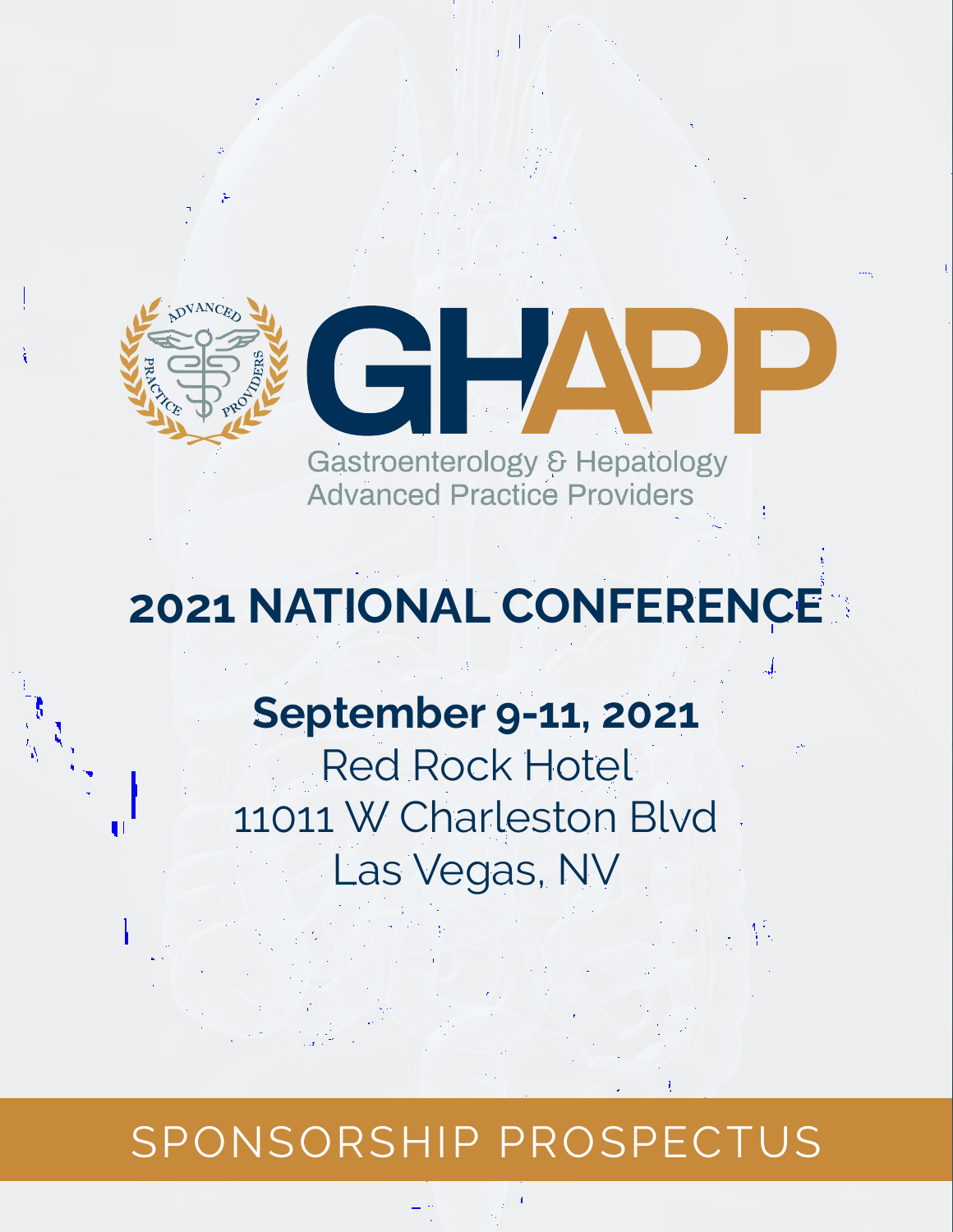### TABLE OF CONTENTS

| <b>Introduction</b>                        | $\overline{2}$          |
|--------------------------------------------|-------------------------|
| <b>About GHAPP</b>                         | $\overline{3}$          |
| 2020 Conference Outcomes                   | $\overline{\mathbf{4}}$ |
| <b>About the GHAPP 2021 Conference</b>     | $5\overline{)}$         |
| <b>Course Directors</b>                    | 6                       |
| <b>Faculty</b>                             | $\overline{7}$          |
| <b>Proposed Agenda</b>                     | 9                       |
| <b>Sponsorship Opportunities</b>           | 10                      |
| <b>Sponsorship Form</b>                    | 12                      |
| <b>Exhibitor Registration Instructions</b> | 13                      |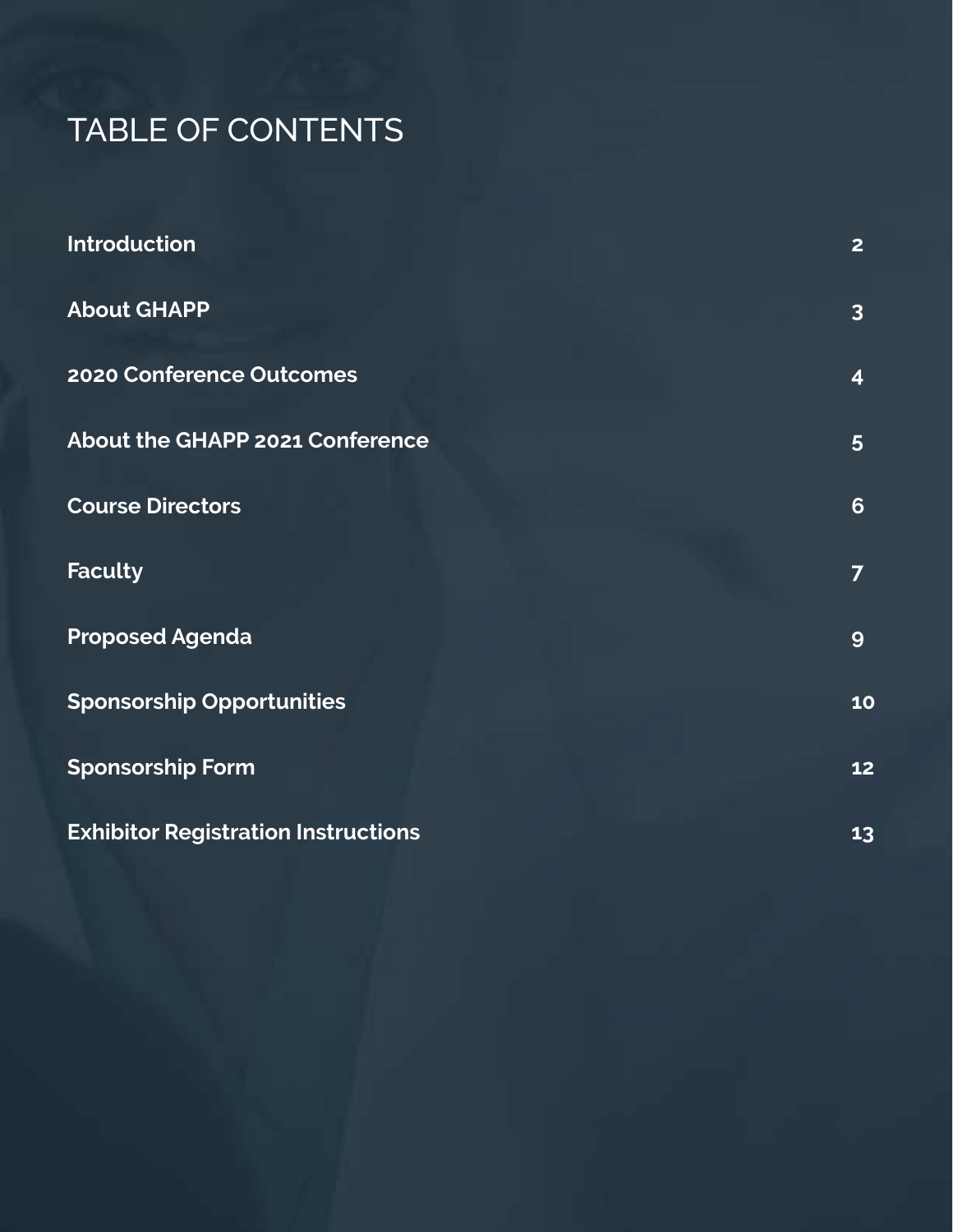### <span id="page-2-0"></span>MESSAGE FROM THE COURSE DIRECTORS

The GHAPP conference is the only conference specifically designed by advanced practice providers (APPs) for the purpose of meeting the educational needs of APPs who specialize in the management of patients with GI disorders and chronic liver disease. APPs, also known as nurse practitioners and physician assistants, have become important members of the care team in today's healthcare environment. With an aging U.S. population and the growing shortage of physicians, APPs play a key role in the health care and management of patients with chronic illnesses. Therefore, we are excited to launch the fourth annual GHAPP conference and we are confident that it will surpass the success we had with the 2020 conference.

The 2020 GHAPP conference was very successful with 150 live attendees and 260 virtual attendees from 38 states. Eighty-seven percent (229) of APP attendees specialize in gastroenterology and the remaining 13% of primary care attendees expressed a high Gi/Liver patient load.

We are now planning for another great conference in 2021 filled with scientific information on the latest developments and important concepts in the multidisciplinary treatment of patients with GI disorders and chronic liver disease.

We are excited to report the following post-conference outcomes and survey results: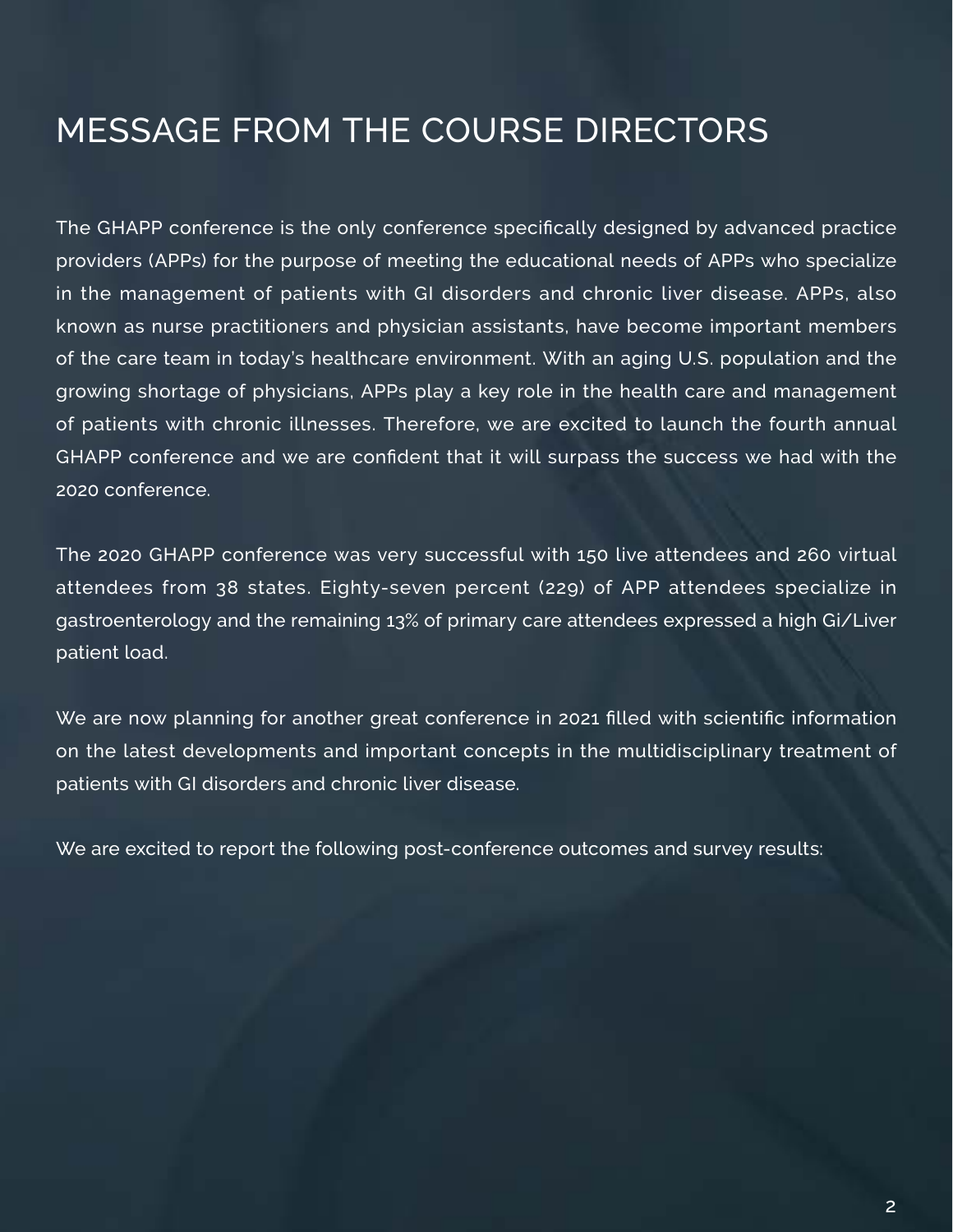# <span id="page-3-0"></span>**ABOUT**

**LEADING THE WAY IN EDUCATION FOR ADVANCED PRACTICE PROVIDERS IN GASTROENTEROLOGY AND HEPATOLOGY**



The GI & Hepatology Advanced Practice Providers (GHAPP) organization is playing a key role in provider education and a critical role in the healthcare and management of patients with chronic liver disease (CLD) and gastrointestinal (GI) disorders which include, but not limited to:

- Acute hepatic porphyria (AHP)
- Clostridium Difficile
- Complications of cirrhosis
- Congenital sucrase-isomaltase deficiency (CSID)
- Eosinophilic gastrointestinal disorders (EGID)
- Gastroparesis
- Hepatitis B (HBV)
- Hepatitis C (HCV)
- Inflammatory bowel disease (IBD)
- Iron deficiency and Iron deficiency anemia
- Irritable bowel syndrome (IBS)
- Nonalcoholic fatty liver disease (NAFLD)
- Nonalcoholic steatohepatitis (NASH)
- Short Bowel Syndrome (SBS)

### **2020 GHAPP CONFERENCE OBJECTIVES & OUTCOMES**

### **OBJECTIVES:**

- Describe current screening, diagnosis and management options for patients with CLD and GI disorders
- Optimize treatment results for patients with CLD and GI disorders
- Compare and contrast currently available treatment modalities for CLD and GI disorders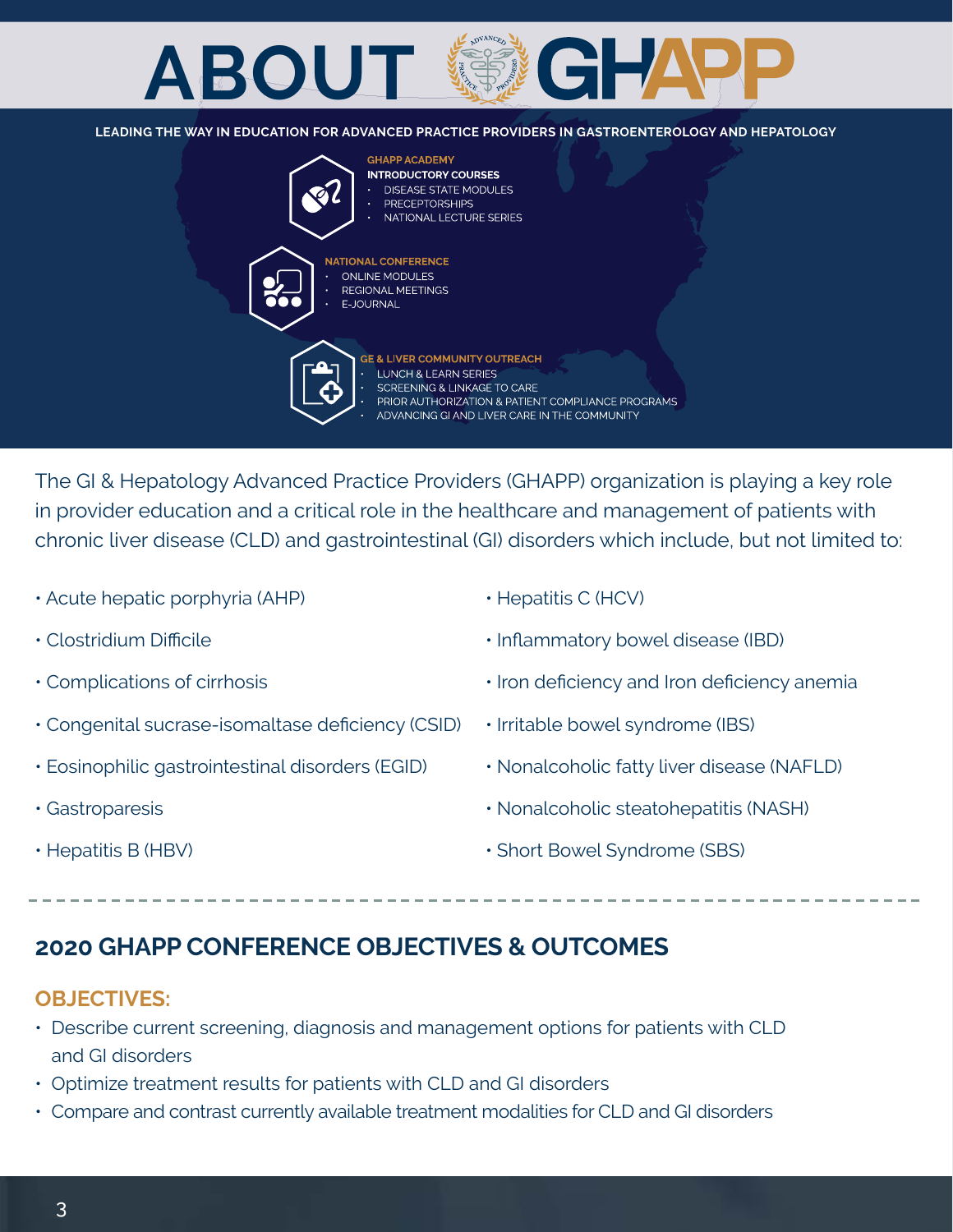

----------

#### <span id="page-4-0"></span>**OUR 2020 CONFERENCE HAD...**



#### **SEE WHAT OUR ATTENDEES HAD TO SAY...**

---------------------

**100%**

**92%**

**41%**

*"This activity strengthened my current knowledge in every aspect both GI and hepatology."*

*"The conference was well thought out and* 

-------------------

*planned. Felt safe." "I feel extremely fortunate to learn from such knowledgeable speakers."* 

Agreed the activity was scientifically sound and free of commercial bias

Stated the educational activity would result in a change in practice behavior

Reported they perceived no barriers in implementing changes in their practice based on this activity

N = 229 N = 229



Rated the speakers **"OUTSTANDING"**  or **"GOOD"** on Knowledge of Subject Matter, Effectiveness of Delivery, and Responsiveness to Questions

N = 229

#### *As a result of participating in this activity*



Will create/revise protocols, policies, and/or procedures

Will change the management and/or treatment of patients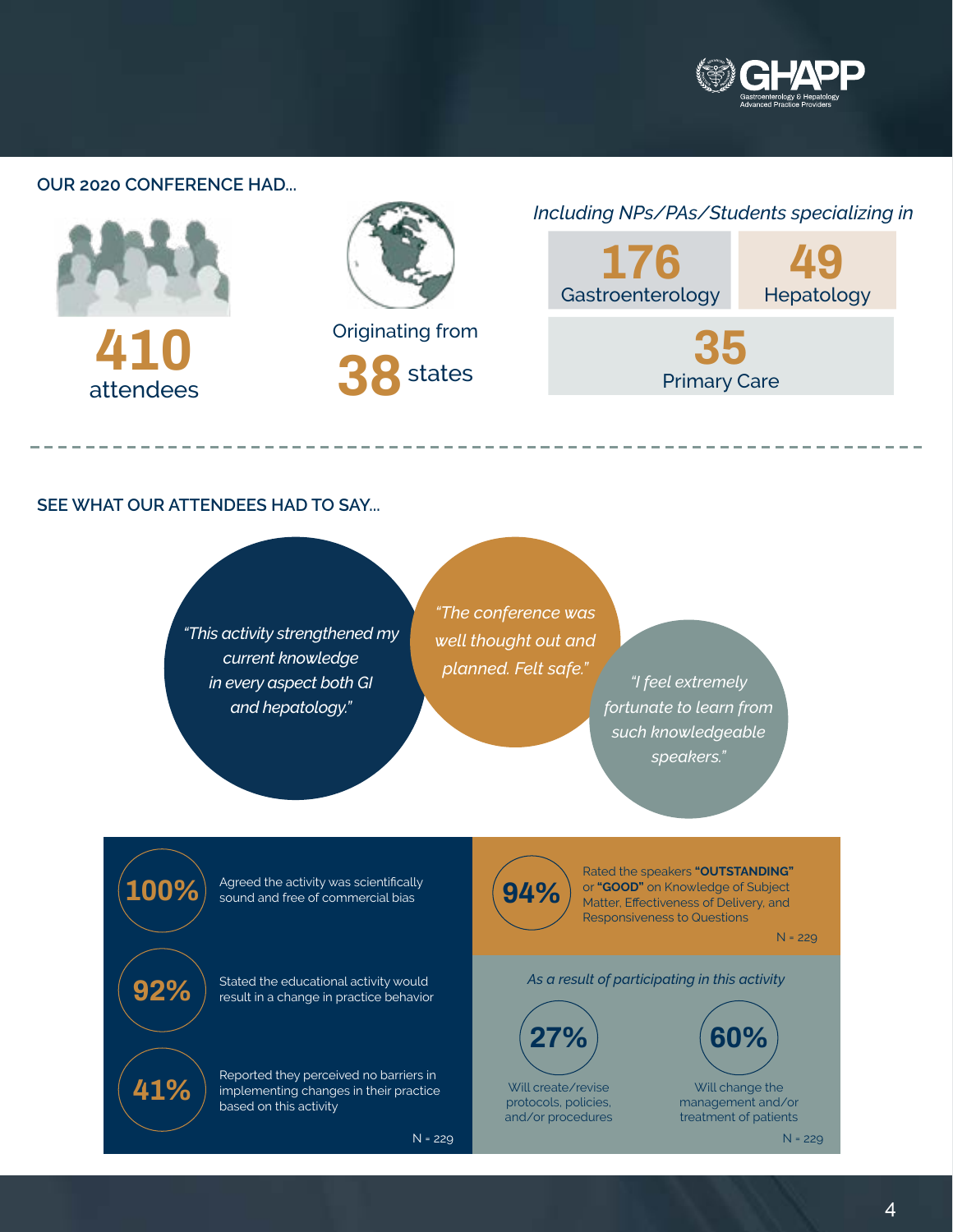### <span id="page-5-0"></span>ABOUT THE GHAPP 2021 CONFERENCE



#### **COURSE OVERVIEW**

The objective of the 2021 GHAPP conference is to bring together APPs for an in-depth clinical update, to foster an interactive discussion on the latest scientific and clinical developments and to review important current concepts in the multidisciplinary treatment of patients with GI disorders and chronic liver disease. The conference will exclusively feature expert APP speakers and will offer a combined plenary and small-group learning environment to facilitate interaction between attendees and faculty on the most clinically relevant topics, including viral hepatitis, NASH, cirrhosis, and GI disorders: IBD, IBS, and OIC.

The conference plans to foster collaboration, share best practices, provide a forum for peer-to-peer interaction among advanced practice providers, and provide attendees with:

- Clinically relevant research advances via scientific posters, abstracts, and presentations
- An opportunity for professional development and interaction with leading experts in gastroenterology and hepatology
- The latest research/abstracts: access to information on the most recently presented abstracts at the DDW & AASLD meetings and the most up-to-date scientific knowledge on various topics
- The opportunity to network with colleagues and meet up with peers to exchange ideas and forge new contacts and friendships

#### **INTENDED AUDIENCE**

Nurse practitioners and physician assistants involved in managing patients with GI and chronic liver disease.

#### **PRODUCTION OF ON-LINE, ON-DEMAND MODULES**

The GHAPP conference will produce on-demand video modules. Presentations will be reviewed/approved by the Annenberg Center with the on-demand series, which will be posted on the GHAPP educational portals on **www.GHAPP.org**.

*\*\*Sponsorship dollars from commercial entities will not be used to cover these costs but GHAPP may pursue educational grants for this component of the initiative.*





### **AANP Statistics**

- There are more than **290,000** nurse practitioners (NPs) licensed in the U.S<sup>1</sup>
- 89.7% of NPs are certified in an area of primary care, and **69.0% of all NPs** deliver primary care.3
- The majority of NPs (57.4%) see **three or more patients per hour**. 4
- By 2026, the Bureau of Labor Statistics projects that the NP role will have **grown by 36% compared to 13%** for physicians (this excludes anesthesiologists and surgeons.)5

#### **Updated August 2020**

- 1. AANP National Nurse Practitioner Database, 2020;
- 3. 2019 AANP National Workforce Survey;
- 4. 2018 AANP National Nurse Practitioner Sample Survey;
- 5 .2019 AANP Nurse Practitioner Role Grows.

#### **Physicians Assistants**

- The Bureau of Labor Statistics projects **31.3% employment growth** for physician assistants between 2019 and 2029.1
- 1. USNews & World Report Physician Assistant Career Rankings, Salary, Reviews and Advice | US News Best Jobs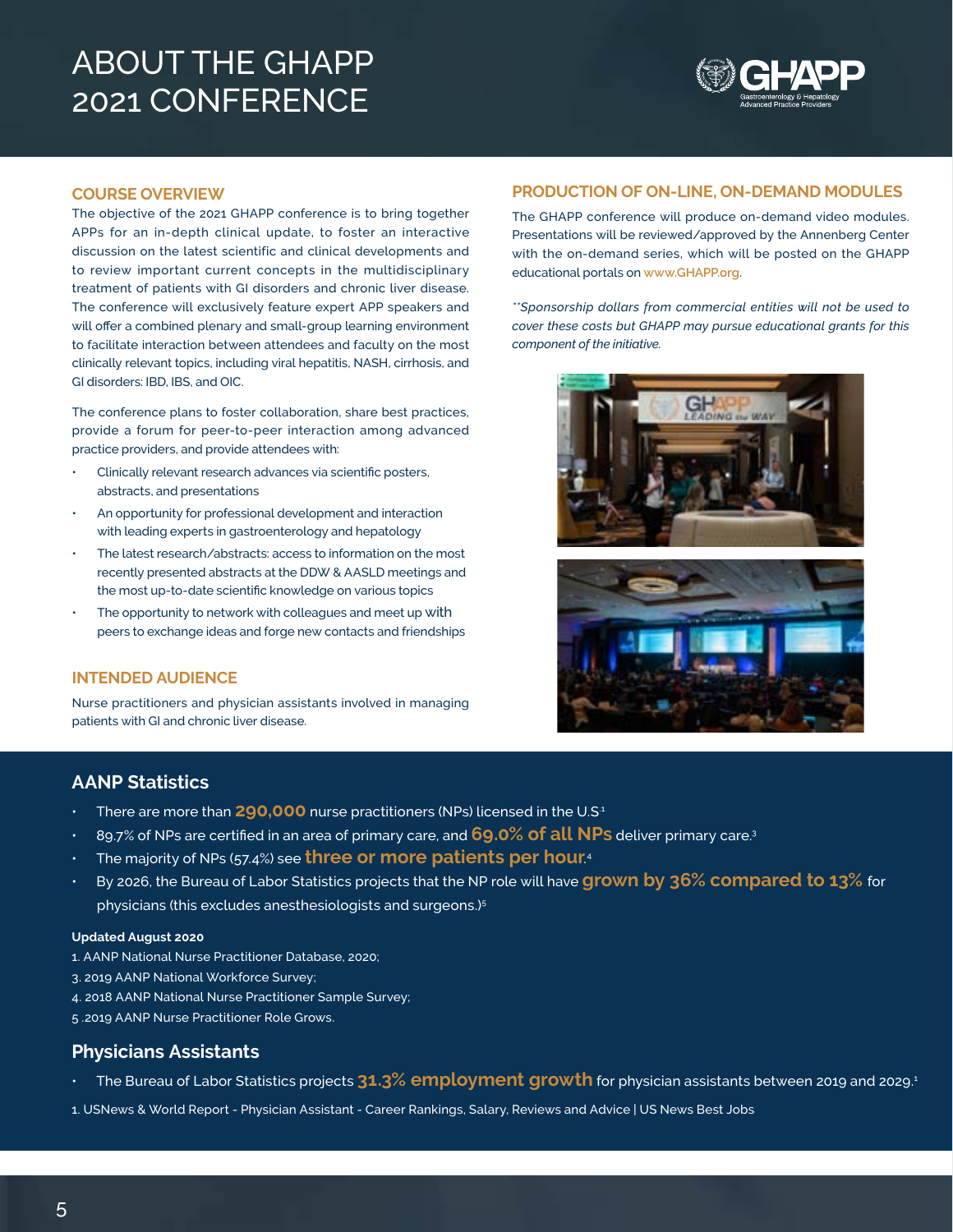### <span id="page-6-0"></span>COURSE DIRECTORS





**Sharon Dudley-Brown, PhD, FNP-BC, FAAN**  Johns Hopkins University Baltimore, MD



**Elisabeth Evans, MSN, FNP-BC** San Diego, CA



**Andrea Gossard, APRN, CNP** Mayo Clinic Mantorville, MN



**Christina Hanson, FNP-C** South Denver Gastroenterology Highlands Ranch, CO



**Nicole Martinez de Andino, RD, APRN** Augusta University Augusta, GA



**Patrick Horne, MSN, ARNP** University of Florida Gainesville, FL



**Amy Kassebaum, PA-C, RD, MMS**  Northwestern Memorial Hospital Chicago, IL



**April Morris, FNP** Hunter Holmes McGuire VA Medical Center Richmond, VA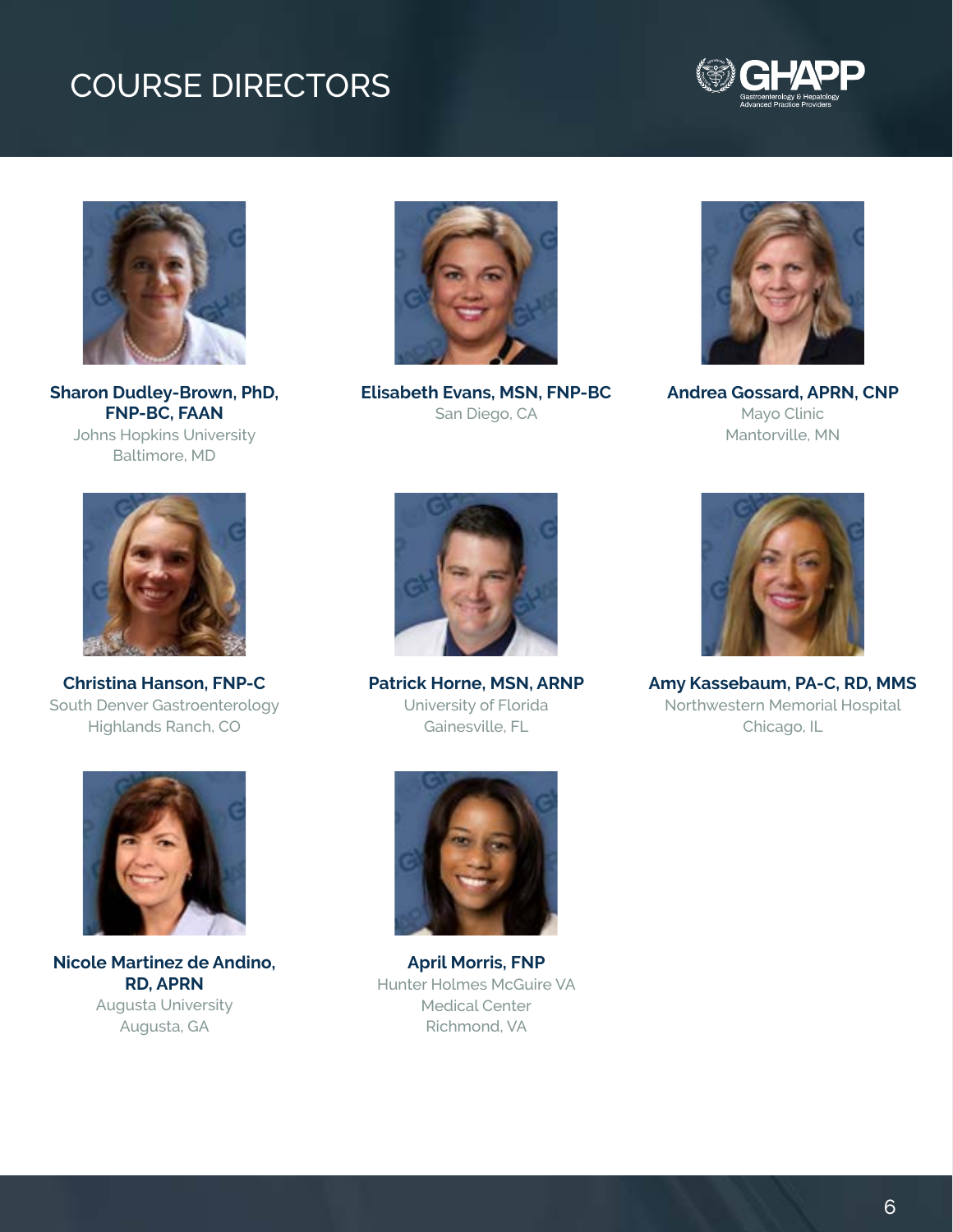### <span id="page-7-0"></span>FACULTY

**Barbara Andrews, NP** UC San Diego Health Systems San Diego, CA

**Carol Antequera, PA** University of Miami Miami Beach, FL

**Shana Arnhold, PA** Westglen Gastrointestinal Consultants Lenexa, KS

**Kasiah Banks, NP** VCU Medical Center Ashland, VA

**Janica Barnett, NP** New York Presbyterian – Columbia University Medical Center New York, NY

**Michelle Barnett, PA** Associates in Gastroenterology Colorado Springs, CO

**Sherona Bau, NP** David Geffen School of Medicine at UCLA – The Pfleger Liver Institute Los Angeles, CA

**Corrie Berk, NP** Loma Linda University Medical Center Loma Linda, CA

**Sandra Bernklau, RN, MSN, APRN-BC, CGRN** Southwest Gastroenterology Oak Lawn, IL

**Rosa Berry, NP** New Haven Gastroenterology and Endoscopy Center West Bloomfield, MI

**Kristin Blankenship, PA** East Carolina Gastroenterology Richlands, NC

**Kristen Boardman, PA-C** University of Michigan Ann Arbor, MI

**Jamie Brogan, NP** Northwestern Medicine Chicago, IL

**Crystal Carmichael-Kusy, PA** Hospital of the University of Pennsylvania Philadelphia, PA

**Damaris Carriero, NP** Columbia University Medical Center New York, NY

**Gwen Cassidy, NP** Northwestern Hospital, Digestive Health Center Chicago, IL

**Carolyn Catalano, MSN, APN, RN** Rutgers – RWJ Medical School New Brunswick, NJ

**Barbra Cave, NP** University of Louisville Louisville, KY

**Amanda Chaney, NP** Mayo Clinic Jacksonville, FL

**Mary Ciechoski, NP** Gastroenterology Associates/Kaleida Health System Grand Island, NY

**Mary Clarke, NP** UC San Diego Health System San Diego, CA

**Amber Crosby, NP** Norman Gastroenterology Associates Oklahoma City, OK

**Erin Darguzas, NP** Northwestern Medicine Chicago, IL

**Rick Davis, PA** University of Florida Gainesville, FL

**Heidi Drescher, PA** Western Montana Clinic Missoula, MT

**Carolyn Driscoll, NP** Charlottesville Gastroenterology Associates Richmond, VA

**Sharon Dudley-Brown, NP** Johns Hopkins University Baltimore, MD

**Rebecca Duke, NP** Northwestern Memorial Hospital Chicago, IL

**Ngoc Duong, PA** Michael E. Debakey VA, Houston Houston, TX

**Elisabeth Evans, NP** San Diego, CA

**Nancy Farrar, PA** Texas Digestive Disease Consultants Southlake, TX

**Anne Feldman, NP** Cleveland Clinic Cleveland, OH

**Kaitlin Fiore, APN** Northwestern Medicine Chicago, IL

**Barbara Fishkin, PA** New York Presbyterian-Weill Cornell New York, NY

**Jeremy Flowers, NP** UCSD San Diego, CA

**Melissa Franco, PA** University of Miami Miami, FL

**Erin Garris, PA** Duke University Medical Center Durham, NC

**Jennifer Geremia, PA** Gastrointestinal Medicine Associates Cranston, RI

**Angela Gieseler, PA** Saint Louis University Fenton, MO

**HoChong Gilles, NP** Richmond VA Medical Center Midlothian, VA

**Elizabeth Goacher, PA** Duke University Medical Center Durham, NC

**Andrea Gossard, NP** Mayo Clinic Mantorville, MN

**Joscelyn Greaves, NP** Gastroenterology Specialist Inc Canton, OH

**Christina Hanson, NP** South Denver Gastroenterology Highlands Ranch, CO

**Joanna Healey, NP** Henry Ford Hospital Berkley, MI

**Allison Hobbs, NP** University of Louisville Hospital Louisville, KY

**Michael Hodo, NP** Charlie Norwood VA Medical Center Clarks Hill, SC

**Patrick Horne, NP** University of Florida Gainesville, FL

**Bridget Howard, NP** Mayo Clinic Scottsdale, AZ

**Sarah Hubbard, PA** Liver Institute of Virginia Mechanicsville, VA

**Mackenzie Jarvis, PA** Carolinas Healthcare System Charlotte, NC

**Moriane Joseph, NP** University of Miami Miami, FL

**Simi Joseph, NP** Northwestern Medicine Digestive Health Center Chicago, IL

**Amy Kassebaum, PA** Northwestern Memorial Hospital Chicago, IL

**Michele Kissous-Hunt, PA** Fifth Avenue GI New York, NY

**Alex Lapasaran, NP** Las Vegas Gastroenterology Las Vegas, NV

**Stella Madu, PA** Michael E. DeBakey VAMC Missouri City, TX

**Sharon Magalona, NP** Reddy GI Associates Mesa, AZ

**Nicole Martinez de Andino, NP** Augusta University Augusta, GA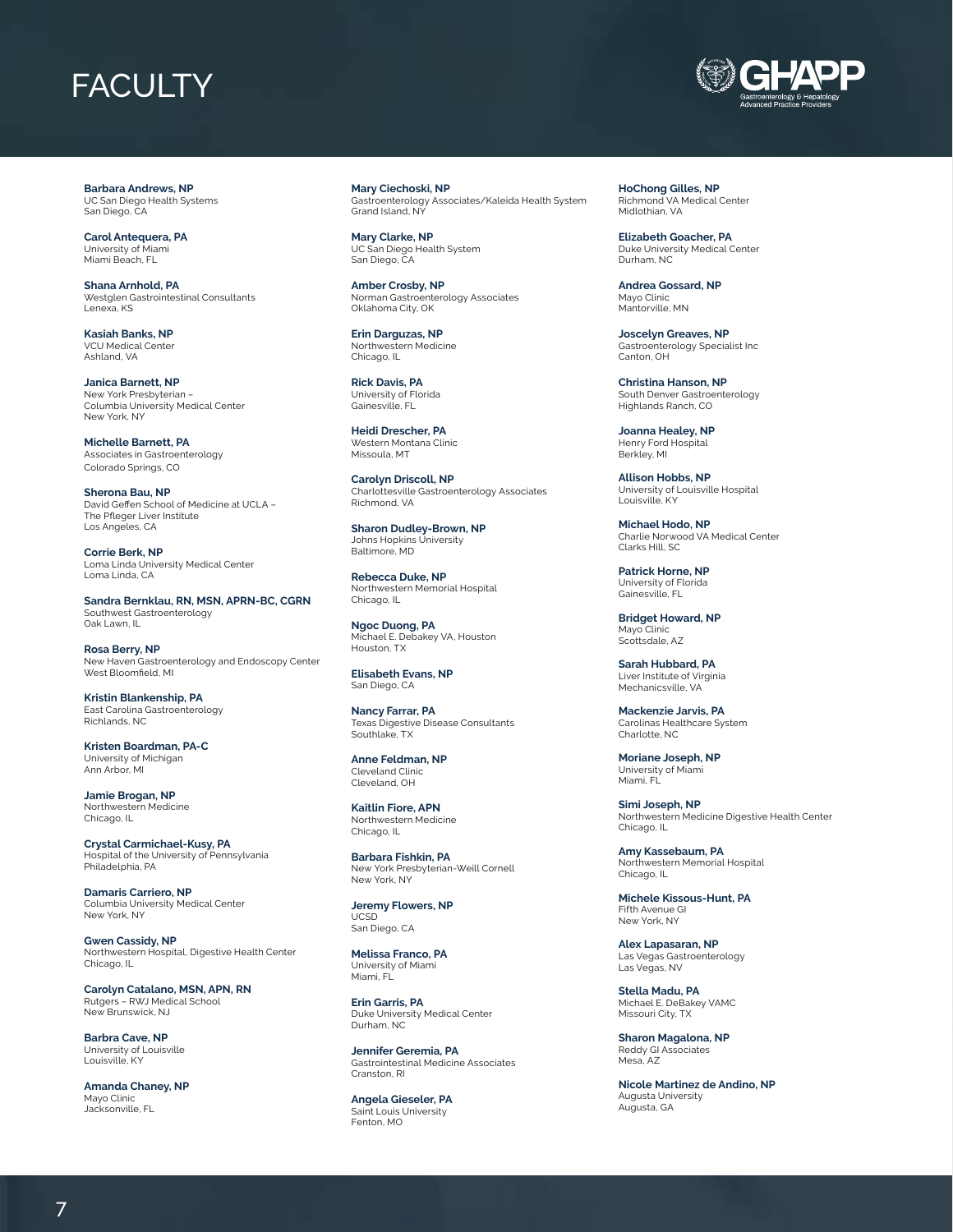### **FACULTY**

**Lucy Mathew, NP** Cedars-Sinai Medical Center Los Angeles, CA

**Jordan Mayberry, PA** UT Southwestern Dallas, TX

**Meghan McAuliffe, NP** Northwestern Medicine Chicago, IL

**Gabriella McCarty, NP** North Shore Gastroenterology Westlake, OH

**Ann Moore, NP** Arizona Liver Health Phoenix, AZ

**Carla Molliner, PA-C** University of Miami Miami, FL

**April Morris, NP** Hunter Holmes McGuire VA Medical Center Richmond, VA

**Megan Morsi, PA** Wayne State University Ann Arbor, MI

**Monica Nandwani, NP** Stanford Health Care Redwood City, CA

**Beth-Ann Norton, NP** Brigham and Women's Hospital Crohn's and Colitis Center Boston, MA

**Jill Olmstead, NP** St. Joseph's Heritage Health Fullerton, CA

**Kimberly Orleck, PA** Atlanta Gastroenterology Associates Atlanta, GA

**Alexandra Parris, PA** University of Pennsylvania Conshohocken, PA

**Sarah Patel, PA** Weill Cornell Medicine and Rutgers University Westfield, NJ

**Ashley Peace, PA** University of South Alabama Lucedale, MS

**Gail Pearson, NP** South Denver Gastroenterology Englewood, CO

**Oyin Penny, NP KCGI** Kansas City, MO

**Dawn Piercy, NP** Duke University Medical Center Durham, NC

**Mary Pollock, NP** Private Gastroenterology Practice Sharpsville, PA

**Renee Pozza, NP** Southern California Liver and GI Centers San Dimas, CA

**Glenda Quinones, NP** University of Miai Miami, FL

**Lisa Richards, NP** UC San Diego Health Care System San Diego, CA

**Yuki Rosenkoetter, PA** Scripps Clinic Medical Group San Diego, CA

**Amy Rourke, PA** BIDMC Natick, MA

**Sonia Saporito Alford, PA** Philadelphia College of Osteopathic Medicine Easton, PA

**Lori Saunders, NP** Scripps Torrey Pines Oceanside, CA

**Abigail Scherrer, PA** Massachusetts General Hospital Boston, MA

**Shayla Schoenoff, PA** Mayo Clinic Rochester, MN

**Vicki Shah, PA** Rush University Chicago, IL

**Felicia Shaya, PA** Henry Ford Health System St. Clair Shores, MI

**Lorie Sinese, PA** Hospital of the University of Pennsylvania Plymouth Meeting, PA

**Christopher Smith, PA** Gastroenterology Associates of Pensacola Cantonment, FL

**Norma Solis, NP** University of Miami

Philadelphia, PA

Miami, FL **Hilary Ugras, NP** University of Pennsylvania

**Janette Villalon, PA** University of California Irvine Medical Center Long Beach, CA

**Christina Walter, PA** Sutter Health, California Pacific Medical Center San Francisco, CA

**Kristina Tuesday Werner, NP** Mayo Clinic

Phoenix, AZ

**Alana Wichmann, NP** Clement J. Zablocki VA Medical Center Waukesha, WI

**Amanda Wilhite, PA-C** Houston Methodist Houston, TX

**Carol Williams, NP** Digestive Health Specialists of the Southeast Dothan, AL



**Natassja Williams, NP** Northwestern Hospital Chicago, IL

**Susan Wolgamott, NP** Digestive Health Center of Michigan Chesterfield Township, MI

**Jonathan Yeh, PA** Columbia University Medical Center Tenafly, NJ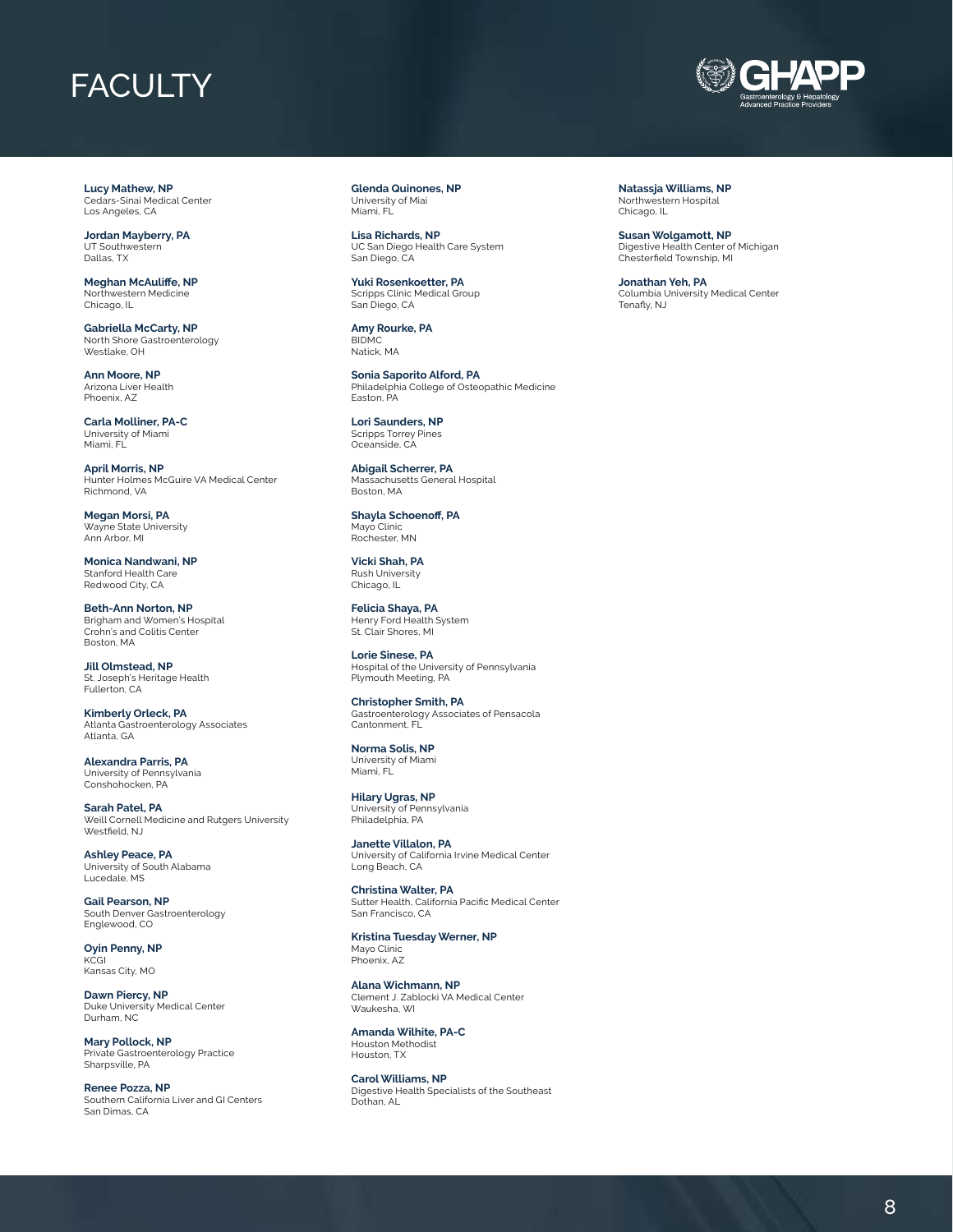### <span id="page-9-0"></span>PROPOSED AGENDA



### **THURSDAY, SEPTEMBER 9TH**

| <b>ALL DAY ARRIVALS AND ON-SITE REGISTRATION</b> |                                                                                                                                                    |  |
|--------------------------------------------------|----------------------------------------------------------------------------------------------------------------------------------------------------|--|
| 5:30 PM $-$ 6:30 PM                              | <b>Product Theater</b>                                                                                                                             |  |
| 6:30 PM - 8:30 PM                                | <b>Welcome Reception</b>                                                                                                                           |  |
| FRIDAY, SEPTEMBER 10TH                           |                                                                                                                                                    |  |
| 7:00 AM - 8:00 AM                                | <b>Breakfast</b>                                                                                                                                   |  |
| $7:00$ AM $-$ 8:00 AM                            | <b>Product Theater</b>                                                                                                                             |  |
| 8:00 AM - 12:00 NOON                             | Plenary Session - State-of-the-Art in Gastroenterology & Hepatology<br>featuring didactic updates, case-based reviews, and interactive discussions |  |
| 12:00 NOON - 1:00 PM                             | Lunch                                                                                                                                              |  |
| 12:00 NOON - 1:00 PM                             | <b>Product Theater</b>                                                                                                                             |  |
| 1:00 PM - 2:30 PM                                | Parallel Plenary Sessions: Gastroenterology & Hepatology                                                                                           |  |
| $3:00$ PM $-5:00$ PM                             | <b>Workshop Sessions</b>                                                                                                                           |  |
| 5:00 PM                                          | Meeting Adjourns                                                                                                                                   |  |
|                                                  |                                                                                                                                                    |  |
| 5:00 PM $-$ 6:00 PM                              | <b>Product Theater</b>                                                                                                                             |  |
| 6:00 PM $-$ 7:30 PM                              | <b>Faculty Dinner Reception</b>                                                                                                                    |  |
| SATURDAY, SEPTEMBER 11TH                         |                                                                                                                                                    |  |
| 7:00 AM - 8:00 AM                                | <b>Breakfast</b>                                                                                                                                   |  |
| $7:00$ AM $-$ 8:00 AM                            | <b>Product Theater</b>                                                                                                                             |  |
| $8:00$ AM $-$ 9:40 AM                            | Plenary Session - State-of-the-Art in Gastroenterology & Hepatology<br>featuring didactic updates, case-based reviews, and interactive discussions |  |
| 10:00 AM - 12:20 PM                              | Parallel Plenary Sessions: Gastroenterology & Hepatology                                                                                           |  |
| 12:20 PM - 1:20 PM                               | Lunch                                                                                                                                              |  |
| 12:20 PM - 1:20 PM                               | <b>Product Theater</b>                                                                                                                             |  |
| 1:20 PM - 2:40 PM                                | Plenary Session - State-of-the-Art in Gastroenterology                                                                                             |  |

| <b>EXHIBIT HOURS</b> |  |
|----------------------|--|

4:40 PM **Close**

| <b>THURSDAY, SEPTEMBER 9TH</b>  | 6:30 PM $-$ 8:30 PM; Reception at 6:30 PM                      |
|---------------------------------|----------------------------------------------------------------|
| <b>FRIDAY, SEPTEMBER 10TH</b>   | 17:00 AM - 6:00 PM; Breaks at 10 AM, 12 Noon (lunch), and 3 PM |
| <b>SATURDAY, SEPTEMBER 11TH</b> | 7:00 AM - 1:00 PM; Breaks at 10 AM & 12 Noon (lunch)           |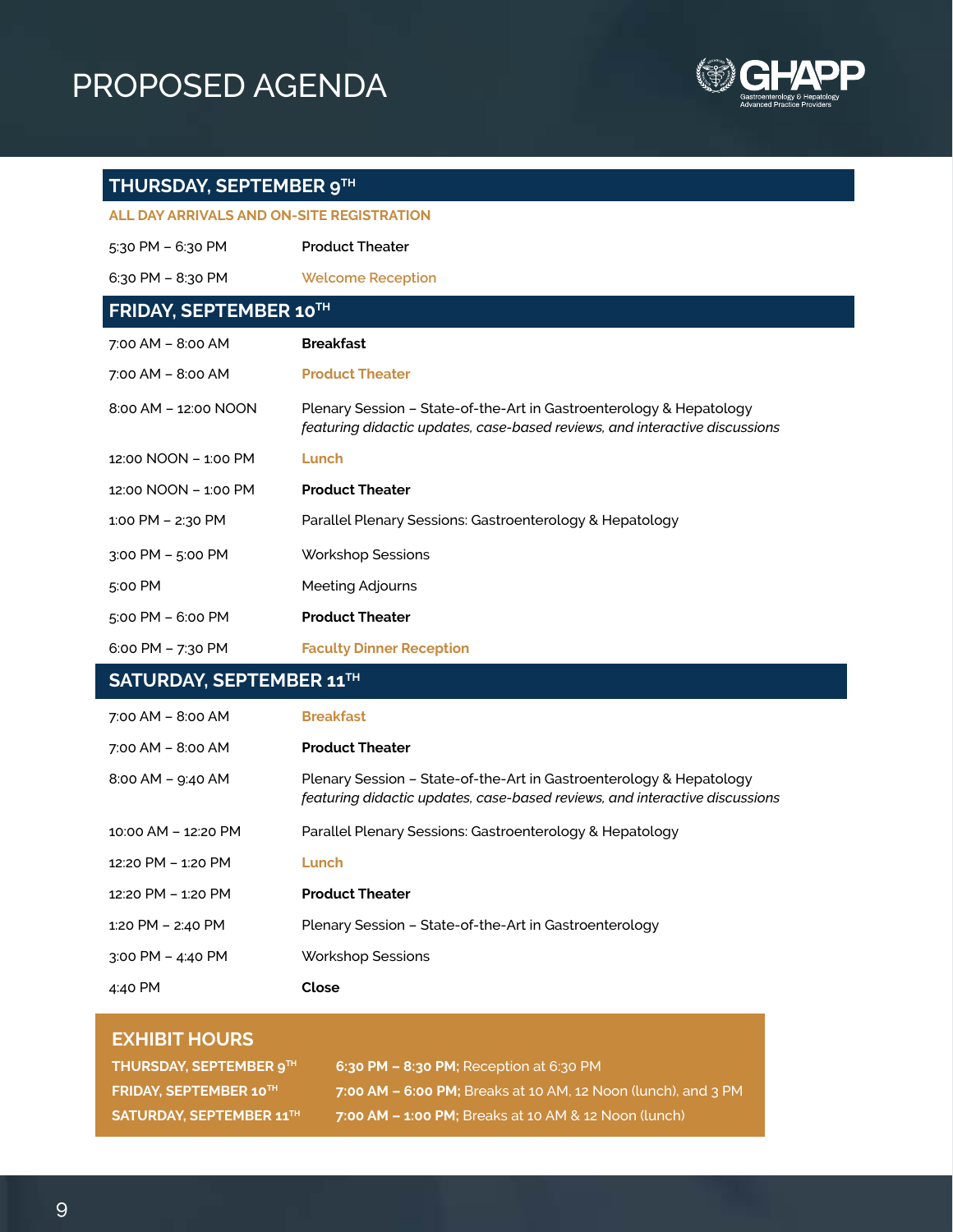### <span id="page-10-0"></span>SPONSORSHIP **OPPORTUNITIES**



The GHAPP Annual Conference provides an outstanding opportunity to build exposure and generate new leads by offering the following levels of sponsorship opportunities.

| <b>Benefits at the GHAPP Annual Conference</b>                                                                                                                                                                                                                                                                                                                                        | <b>Diamond</b><br>\$185,000                        | Gold<br>\$100,000                                 | <b>Silver</b><br>\$50,000                         |
|---------------------------------------------------------------------------------------------------------------------------------------------------------------------------------------------------------------------------------------------------------------------------------------------------------------------------------------------------------------------------------------|----------------------------------------------------|---------------------------------------------------|---------------------------------------------------|
| Acknowledgment and recognition as a major sponsor during conference's opening remarks, on the GHAPP<br>website, and on all conference materials and website. Logos will be displayed on conference materials, at<br>the reception, and in the common areas                                                                                                                            |                                                    |                                                   |                                                   |
| Recognized as sponsor of the Thursday night reception                                                                                                                                                                                                                                                                                                                                 |                                                    | $\sqrt{ }$                                        |                                                   |
| Complimentary Conference Registrations and networking events                                                                                                                                                                                                                                                                                                                          | Eight (8)                                          | Six (6)                                           | Four $(4)$                                        |
| <b>Exhibit Space</b>                                                                                                                                                                                                                                                                                                                                                                  | 10'x10' Booth Space                                | 12' Table                                         | 6' Table                                          |
| Banner advertisement on the conference app's main screen to ensure maximum visibility                                                                                                                                                                                                                                                                                                 |                                                    | $\sqrt{ }$                                        |                                                   |
| Customized push notifications on conference app                                                                                                                                                                                                                                                                                                                                       | $\sqrt{ }$<br>Two (2) push<br>notifications on app | $\sqrt{ }$<br>One (1) push<br>notification on app | $\sqrt{ }$<br>One (1) push<br>notification on app |
| Two (2) email blasts with corporate communication/advertisements to GHAPP conference attendees                                                                                                                                                                                                                                                                                        | $\sqrt{ }$                                         |                                                   |                                                   |
| Promotional product bag inserts in the conference bag                                                                                                                                                                                                                                                                                                                                 | Two (2) bag inserts                                | One (1) bag insert                                | One (1) bag insert                                |
| Corporate logo on conference bag                                                                                                                                                                                                                                                                                                                                                      |                                                    |                                                   |                                                   |
| Opportunity to meet with the GHAPP Faculty at the GHAPP Faculty Dinner on Friday night                                                                                                                                                                                                                                                                                                |                                                    |                                                   |                                                   |
| Company product theater (45-minutes to address the audience) - The live conference Product Theater<br>will also be livestreamed to the virtual national audience to expand reach.<br>· Only six (6) time slots available. First-come, first-served.<br>(Product theater signage at the registration desk).<br>The non-CME programs are sponsored and supported by commercial entities |                                                    |                                                   |                                                   |
| ADVISORY BOARD - An opportunity to host an ad board with up to 15 disease state experts<br>• Ad board to be scheduled during non-conference hours (Thursday or Sunday)                                                                                                                                                                                                                | Fifteen (15) experts                               | Ten (10) experts                                  | Seven (7) experts                                 |

| <b>Benefits Throughout the Year</b>                                                                                                                                                                                                                        | Diamond<br>\$185,000 | Gold<br>\$100,000 | <b>Silver</b><br>\$50,000 |
|------------------------------------------------------------------------------------------------------------------------------------------------------------------------------------------------------------------------------------------------------------|----------------------|-------------------|---------------------------|
| Throughout 2021, acknowledgment and recognition as Diamond, Gold, or Silver sponsor on<br>the GHAPP website                                                                                                                                                |                      |                   |                           |
| Your corporate logo with a hyperlink in the Industry-Resources section of the app.<br>Under the Industry-Resources section, there are three subsections for exposure opportunities:<br>Product Theaters, Patient Assistance Programs and Product Resources |                      |                   |                           |
| Recognized as an early career scholarship sponsor with travel support for young and upcoming APPs.<br>Opportunity to meet the individuals at the GHAPP Conference Welcome Reception on Thursday night                                                      |                      |                   |                           |
| Recognized as a sponsor at GHAPP regional educational events throughout 2021 -<br>Four (4) regional community CME educational programs proposed                                                                                                            |                      |                   |                           |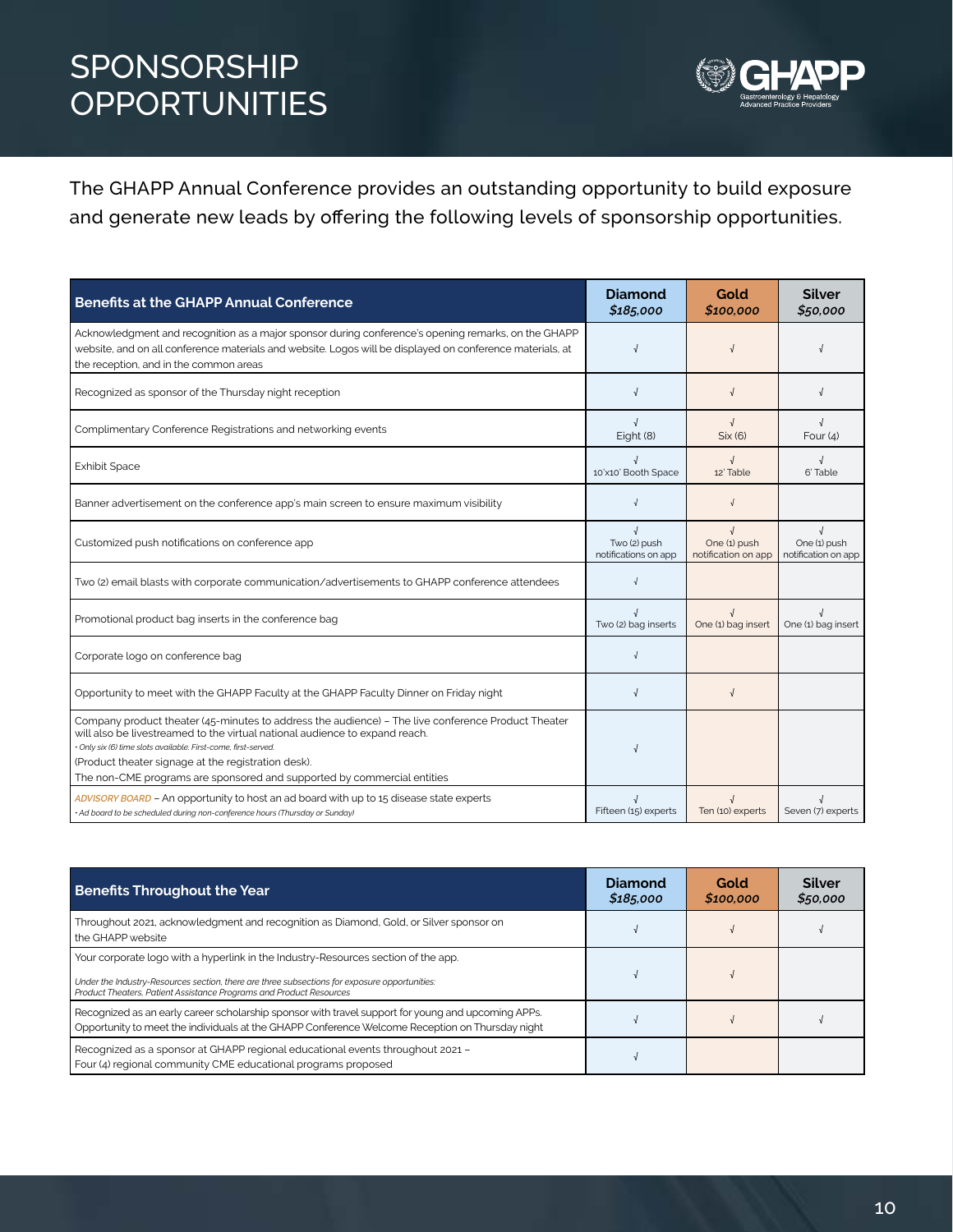### SPONSORSHIP **OPPORTUNITIES**



### **Conference Exhibitor: \$10,000**

- Throughout 2021, acknowledgment and recognition as a conference sponsor during opening remarks, on the GHAPP conference website and on all conference materials
- Two (2) conference registrations
- Standard exhibit space
- One (1) promotional product bag insert in the conference bag

### **Conference Bag Sponsor: \$10,000**

Corporate logo on the conference bag

### **Industry-Supported Satellite Symposia: \$65,000**

We are excited to offer commercial supporters a new opportunity to host and offer independent CME educational programs through satellite symposia. These symposia will take place on designated days and times.\* Satellite symposia must be sponsored/organized by an ACCME accredited organization and offer CME credits. Providers must designate activities for category 1 (one) credit in advance. An application must be submitted to GHAPP for approval. Details about the application to follow after the fee has been submitted.

\*Two opportunities for satellite symposia: Thursday evening 5:45PM - 6:30PM or Saturday morning from 7:00AM - 7:45AM.

| A la carte Opportunities                                      | <b>Price</b> |
|---------------------------------------------------------------|--------------|
| Wi-Fi Station                                                 | \$10,000     |
| <b>Charging Stations</b>                                      | \$10,000     |
| Full-Page Advertisement in GHAPP News (Conference Periodical) | \$3,500      |
| Full-Page Advertisement in GHAPP's Quarterly E-newsletter     | \$3,500      |
| App Ad                                                        | \$2,500      |
| App Push Notification                                         | \$2,500      |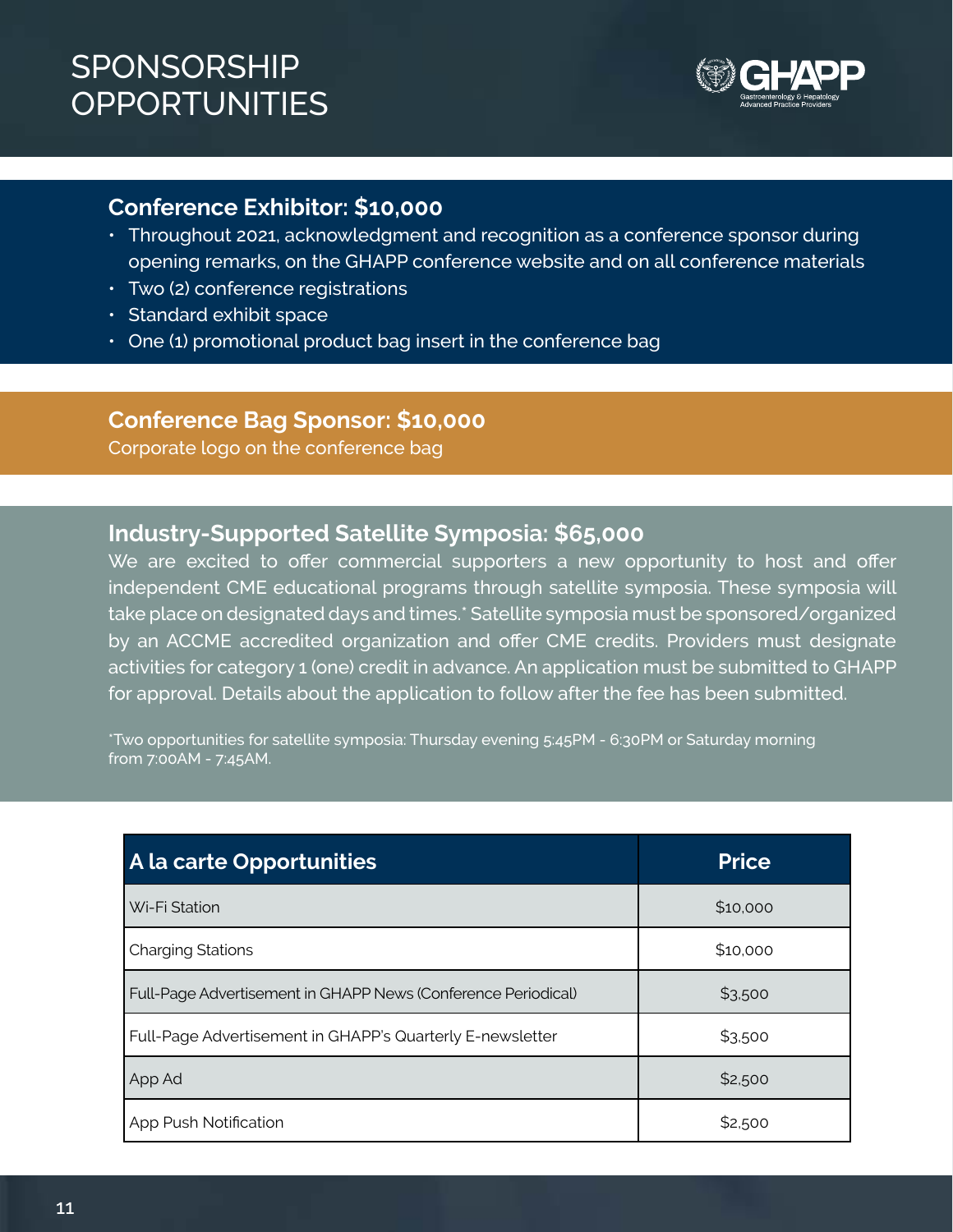### <span id="page-12-0"></span>**TO SECURE YOUR SPONSORSHIP, CLICK HERE [TO COMPLETE THE ONLINE FORM AND AGREEMENT](https://podio.com/webforms/25334814/1875989)**

To further discuss conference support opportunities, please contact:

**Pablo Gabella** Senior Director, Business Development Focus Medical Communications **Tel: 714-890-2769 pgabella@focusmeded.com**

> MAKE CHECKS PAYABLE TO: **GHAPP**

MAIL CHECKS TO: **Focus Medical Communications** Attn: GHAPP Conference 7 Century Drive, Suite 104 Parsippany, NJ 07054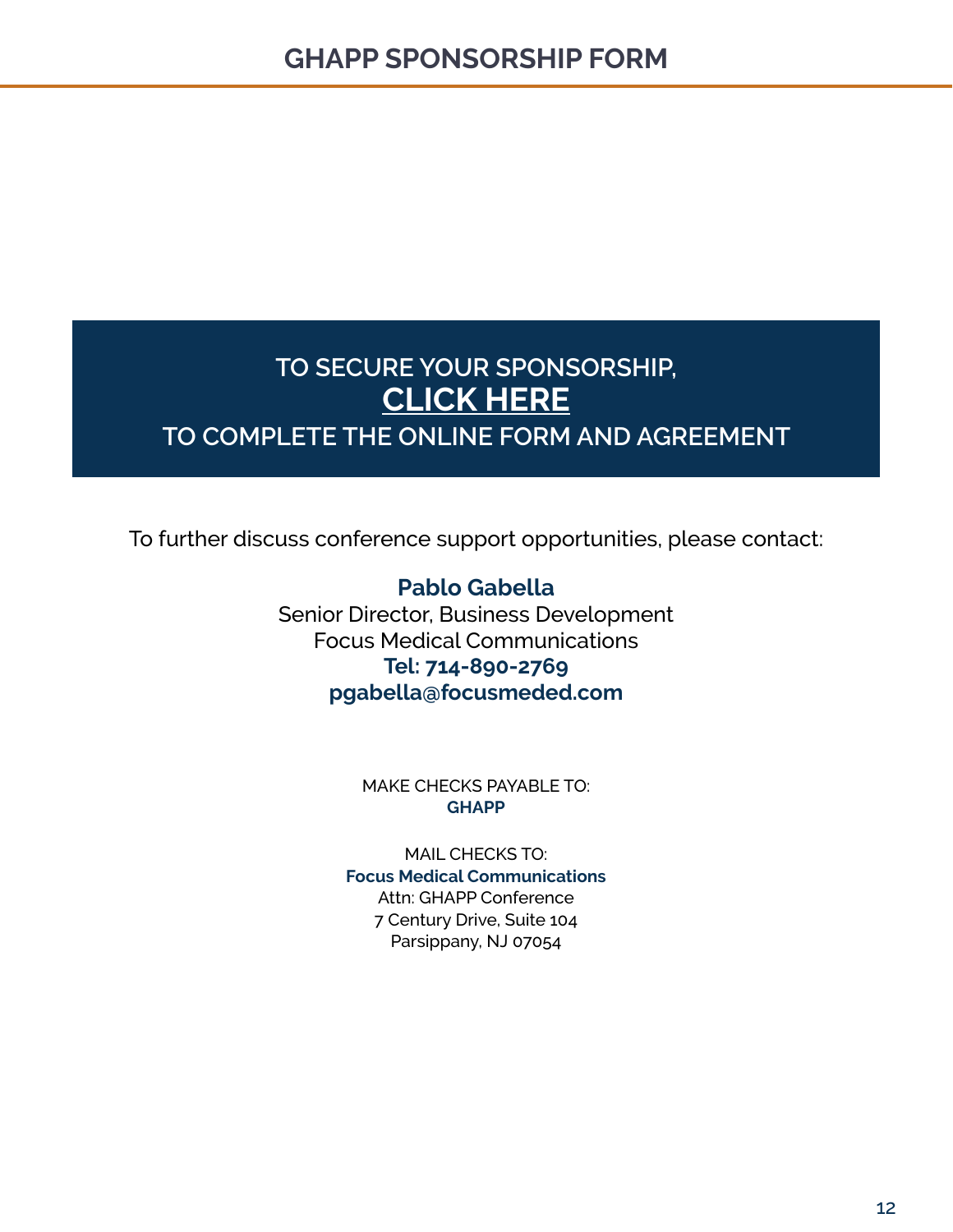#### <span id="page-13-0"></span>**PAYMENT TERMS**

Confirmation of your sponsorship/exhibit space is contingent upon receiving full payment prior to the scheduled event date. Payment instructions will be provided in a confirmation email upon submission of this form.

### **CANCELLATION POLICY**

A refund, less a handling fee of 10%, will be given for cancellations received in writing within 3 business days after the Sponsorship/Exhibitor's Agreement is completed using the online webform. After this date, no refunds will be granted unless the conference is cancelled altogether.

If the conference is postponed and rescheduled within one year of the originally scheduled date, no refunds will be granted. However, the sponsorship/exhibitor fee shall be applied to the rescheduled conference.

Should the conference be cancelled and does not take place within one year of the originally scheduled date, a full refund shall be granted.

#### **LIABILITY**

The Exhibitor agrees to defend, indemnify and hold harmless the conference venue Hotel, GHAPP and Focus Medical Communications, along with their employees, agents, representatives, and guests, from any third party claim, cause of action, liability, damage, cost or expense of any kind whatsoever arising out of or relating in any way to the Exhibitor's alleged intentional or negligent conduct during or in connection with its participation in the conference, including the reimbursement of all damages assessed and reasonable attorneys' fees and costs incurred.

### **INSURANCE FOR EXHIBIT ITEMS**

The Exhibitor assumes all risk and financial responsibility for the loss or damage of its personal property during or related in any to the conference. The Exhibitor further acknowledges that it is responsible for insuring its personal property and that GHAPP does not maintain any insurance coverage for that purpose. The Exhibitor forever releases and otherwise waives all claims against the conference venue Hotel, GHAPP and Focus Medical Communications, along with their employees, agents, representatives, and guests, arising out of or relating to the loss or damage of the Exhibitor's personal property.

### **EXHIBIT LOGISTICS**

All requests (e.g., power source, internet access) will be handled between the exhibitor and the hotel. The costs will be directly charged to the exhibitor.

The GHAPP planners will assign the exhibit location within the expo area.